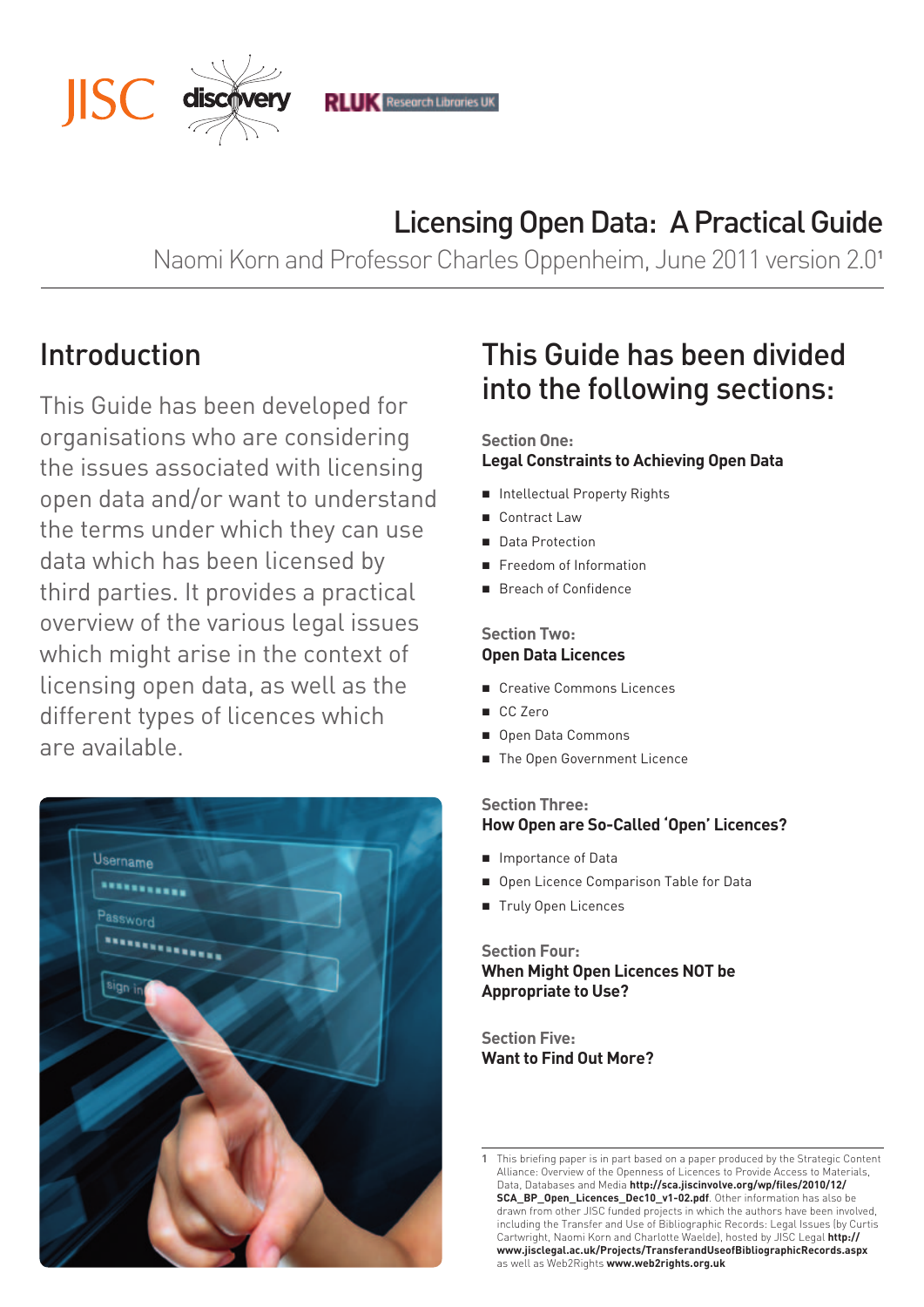# Section One: Legal Constraints to Achieving Open Data

## **Intellectual Property Rights (IPR)**

IPR is the family name for a range of legal protections for things created as a result of human innovation, skill, creativity and endeavour. IPR includes copyright, moral rights, database right and other rights. The most important law relating to these IPRs from the point of view of databases and datasets is the Copyright, Designs and Patents Act (1988). This Act is regularly updated, so those wishing to check the wording of the Act should ensure they have the most recent version to hand.

It is unlikely that a single piece of data will attract any IPR because it displays neither the originality required for copyright protection nor the substantial investment required for database right.**<sup>2</sup>** However, where data is "expressively" written or enriched, such as an abstracts written by a cataloguer, these might, individually, attract copyright protection in single entries. Similarly, where data is associated with other text or other media rich content, such as User Generated Content, including reviews, commentaries and possibly specific tags, the enhanced data is likely to be afforded copyright protection in the whole

Obtaining, verifying, and presenting datasets such as a set of bibliographic records can attract the database right if there has been substantial investment (which could include human, financial or technical resources) in the verification or presentation of that data. This investment could be in a small number of records, but as long as this investment can be clearly demonstrated it could attract the database right.

**2** See: Designing a licensing strategy for sharing and reuse of geospatial data in the academic sector by Professor Charlotte Waelde **[http://edina.ac.uk/](http://edina.ac.uk/projects/grade/gradeDigitalRightsIssues.pdf) [projects/grade/gradeDigitalRightsIssues.pdf](http://edina.ac.uk/projects/grade/gradeDigitalRightsIssues.pdf)** and later publications.

Where there has been substantial investment in the selection and or presentation of the content of datasets they may attract copyright as well as database right if it was created after 27 March 1996 and if there has been evidence of creative effort in selecting or arranging the data. A database might have copyright protection in its structure if, by reason of the selection or arrangement of its contents, the database constitutes the author's own intellectual creation. Copyright protection of individual data, including records and metadata that have been "expressively" written or enriched may also subsist in the structure of the database if that structure has been the subject of creativity. If copyright subsists in a database, then moral rights may also apply. These rights mean that one must record the name of the creator, and must not subject the database to so-called derogatory treatment if one copies it. Derogatory treatment could include quoting data out of context or amending it in such a way as to damage the reputation of the creator.

Further information about practical steps in dealing with databases is provided by the Out-Law**<sup>3</sup>** website. It should be stressed that the IPR position of databases and datasets is particularly complex, and one should take legal advice before either copying others' data, or if one finds one's data has been copied without permission.

Notwithstanding the existence of copyright and database right, there are some circumstances when one is permitted to copy such works without having to ask for permission or pay any fees. These are known as exceptions to copyright (and to database right). Although the best known of these exceptions are fair dealing and library privilege, in fact there are dozens of potential exceptions, although the vast majority have very limited applicability. Anyone planning to rely on an exception to justify the copying of third party databases is strongly advised to seek advice before doing so, as each of them are restricted in applicability.

**<sup>3</sup> <http://www.out-law.com/page-5698>**

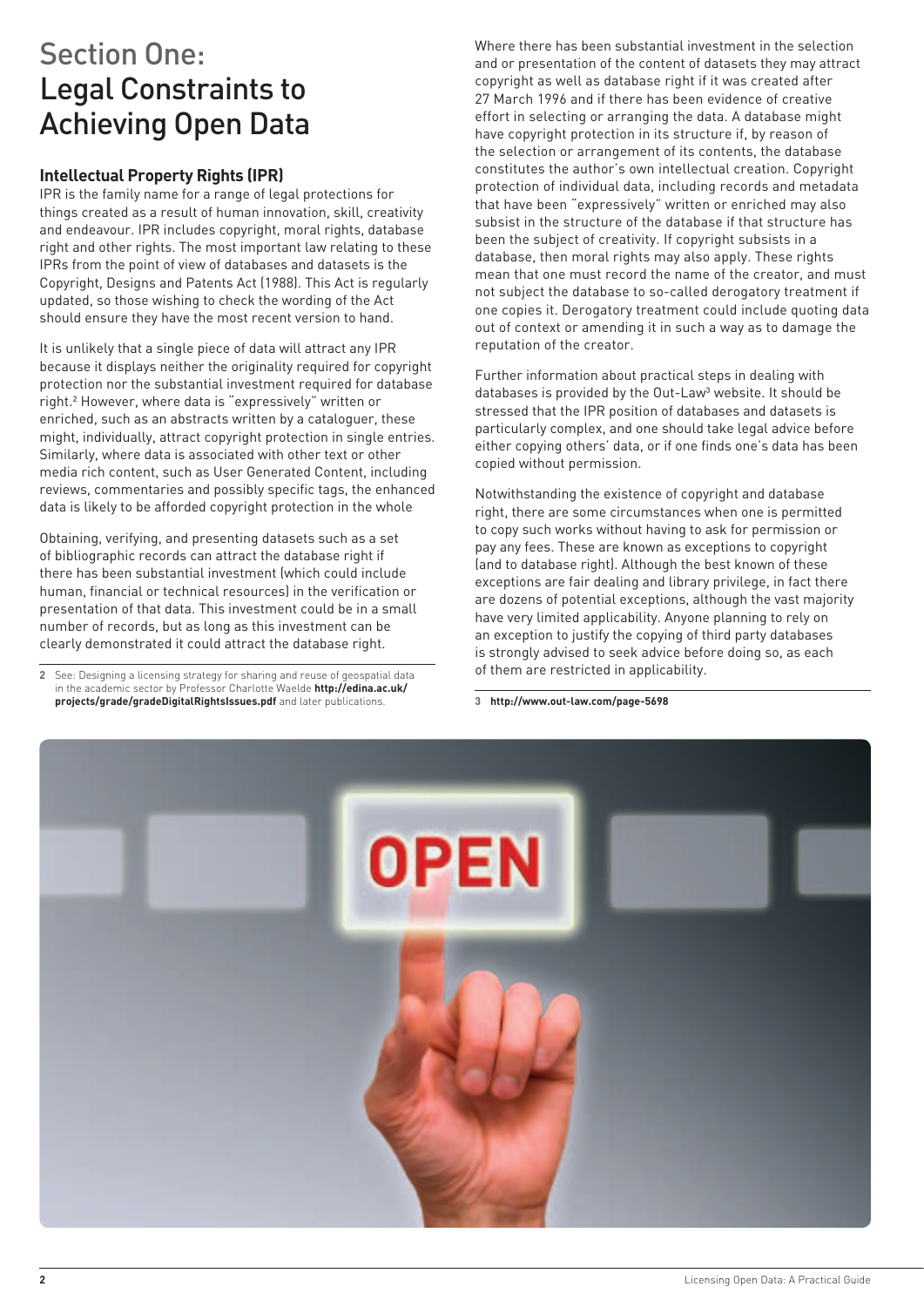### **Contract law**

Contracts are the means by which permissions can be granted to use data and/or datasets supplied by third parties. Recipients of data from third parties must be aware of, and read the detail of any contract they intend to enter into to ensure that they are in a position to negotiate terms favourable to them, and to ensure they can comply with any agreed terms.

Under UK law, the provisions of a contract can over-ride copyright and in particular the exceptions to copyright (although overriding the exceptions to the database right is more difficult). This means that organisations might agree by contract to limit their, for example, fair dealing and library privilege exceptions to be found in the law. Agreeing to limit exceptions to, e.g., fair dealing may restrict current and future activities.

It is possible to 'contract out' of fair dealing and library privileges. Through understanding key licensing principles, and through applying the principles and related model contractual terms, libraries, for example can optimise the benefit flowing from the use, supply and making available of their bibliographic records and using the records belonging to third parties in their collections.

### **Data Protection**

The main piece of legislation that relates to Data Protection is the Data Protection Act 1998; this applies to personal data, i.e., data held or processed that is about a living individual (the so-called data subject) anywhere in the world. The Human Rights Act 1998 is also relevant, however if you share data in accordance with the principles outlined in the Data Protection Act, it is likely to be in compliance with the principles outlined in the Human Rights Act.

If the data, either alone or in combination with other data that may be accessible by the data controller, can identify the individual, and that individual is alive, it is personal data. It is important that data is shared that is fair, transparent and in line with the rights and expectations of the people whose information you are sharing.

If it is personal data, then the consent of the data subject needs to be sought, or the use justified because the processing is for the conduct of contractual relationship with the individual, or is necessary for the legitimate interests of the institution or individual handling the data. In general, there is then no legal objection to such processing so long as all the Data Protection Principles are then followed when the institution handles the personal data. The Data Protection Principles can be found in Schedule 1 of the Data Protection Act 1998, and are not onerous for any organisation that handles its personal data professionally and transparently.

It should be noted that there are special exemptions under the Data Protection Act for data collected for research purposes, and readers should make themselves familiar with these. Very broadly, they give the right to researchers to store the data long term, and not always to have to respond to individual data subjects' requests for viewing the data, or deleting it.

On the other hand, the Act is very restrictive about letting organisations transfer any kind of personal data to certain overseas countries. The eighth principle of the Data Protection Act (Schedule 1, Part 1, Clause 8) states "personal data shall not be transferred to a country or territory outside the European Economic Area unless that country or territory ensures an adequate level of protection for the rights and freedoms of data subjects in relation to the processing of personal data." The European Commission has produced a list of countries that ensure an adequate level of protection,



so the default legal position is that personal data cannot be transferred to a country not on that list. The only way round this is to get any sub-contractor to legally bind itself to following the data protection principles. This has implications for any organisation thinking of sub-contracting the storing or processing of databases that happen to contain personal data to organisations where the sub-contractor's operations are based in countries that do not offer adequate protection. This has particular implications for any personal data held within a cloud computing application, and readers are urged to take legal advice under such circumstances. For further reference, the Information Commissioner's Office has recently published a code of practice for data sharing<sup>4</sup>.

## **Freedom of Information (FoI)**

The Freedom of Information Acts in Scotland and England & Wales place obligations on public sector organisations to make copies of information they collect available to any member of the general public upon request, so long as it is not subject to an exemption. The list of exemptions is quite lengthy, and includes things such as material, which is about to be published, or material, which is commercial in confidence. A recent Government Bill proposes a change to this legislation so that organisations that are subject to a FoI request will be obliged to provide it to the requestor in a convenient structured database, and will be obliged to grant a licence to the third party to commercially exploit that data. It is not clear how the incompatibility of this potential change to law with the fact, say, that the data is subject to a Creative Commons Non-commercial licence will be resolved. Despite this conundrum, in general, if the information is already available to third parties under an open licence, requestors should be directed to where the information is held in that form.

## **Breach of Confidence**

This occurs when information, which is confidential, is released to third parties by someone on whom there is an obligation to keep the information confidential. This part of UK law is not covered by legislation, but a body of case law has built up over the years. The obligation not to use or disclose the information may be because of a contract, e.g., an employment contract,

**<sup>4</sup> [http://www.ico.gov.uk/~/media/documents/library/Data\\_Protection/](http://www.ico.gov.uk/~/media/documents/library/Data_Protection/Detailed_specialist_guides/data_sharing_code_of_practice.pdf) [Detailed\\_specialist\\_guides/data\\_sharing\\_code\\_of\\_practice.pdf](http://www.ico.gov.uk/~/media/documents/library/Data_Protection/Detailed_specialist_guides/data_sharing_code_of_practice.pdf)**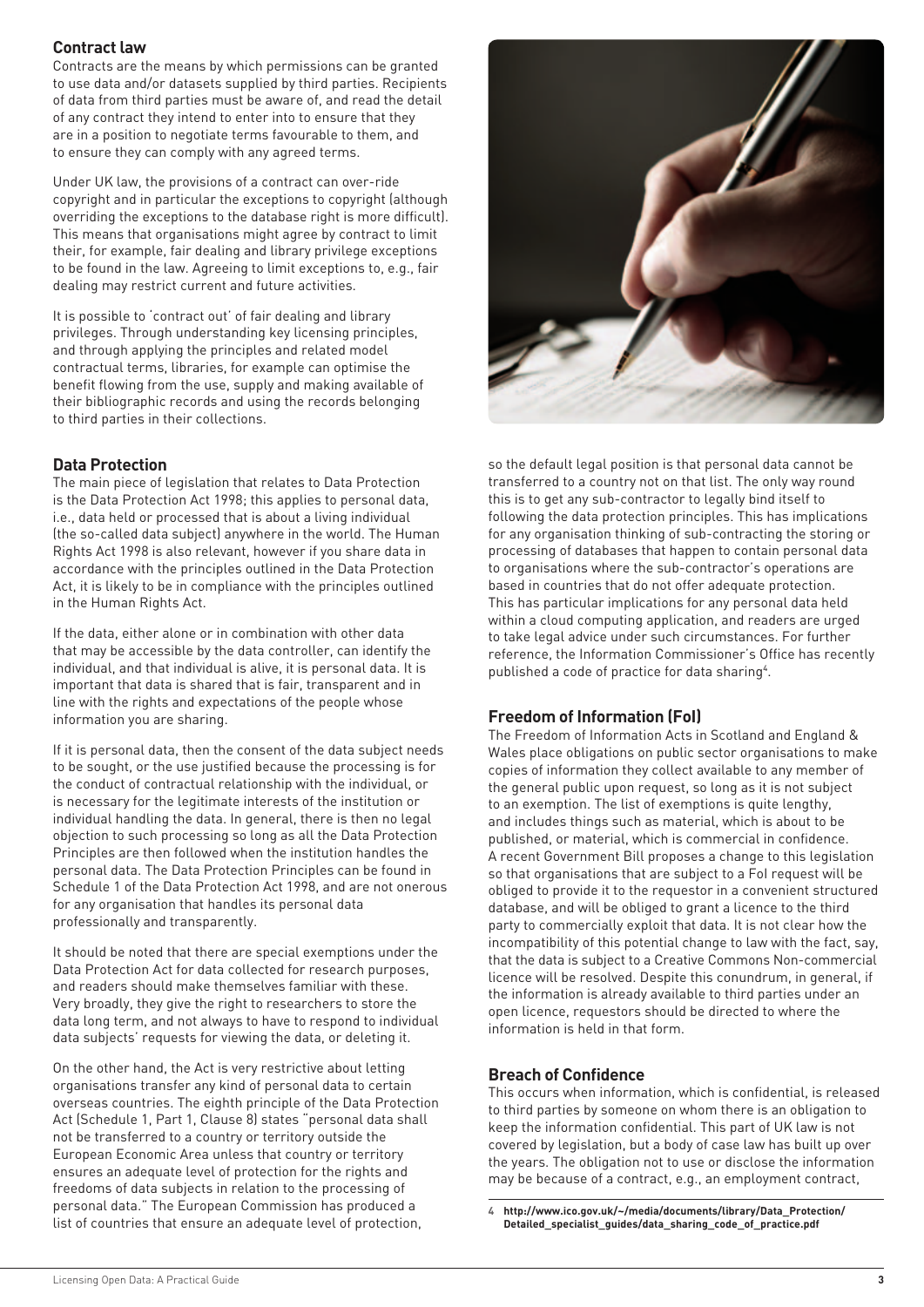or may be implicit, e.g., in the relationship between two parties, e.g., a doctor and patient. In some cases, a duty of confidentiality is implied in the manner of communication between the two parties. In other cases, there is duty of confidentiality for some circumstances, but not for others. In all these cases, the Courts would decide if a breach of confidence has occurred. There are a number of defences to a breach of confidence action, such as the disclosure was in the public interest, it had the consent of the owner of the information, it was for freedom of expression (the many well publicised cases of infringement of privacy of prominent individuals spring to mind here), or because the disclosure was required by law. Breach of confidence is most unlikely to apply to cases where data either is open, or is being considered for open licences, because by its very nature, confidential information should not be present. Once the data has been released under an open licence, there can be no complaint if the data turned out to include confidential material and third parties have exploited it.

For this reason it is very important to be confident that there is no confidential information present in any dataset that is being considered for open licensing. At the same time, one can be confident that one will not be sued for breach of confidence by using third party data made available under an open licence.

# Section Two: Open Data Licences

Apart from the development of bespoke licences to facilitate the use and potential reuse of data, there are also a range of standard licences and waivers, which can be used to help achieve open data.

It is often more beneficial to use standard licences rather than bespoke ones. Apart from the benefits of enhanced organisational efficiency and cost saving, the use of standard licensing terms can lead to greater interoperability of data as well as increased user awareness of the licence terms, thereby enabling better compliance.

The most recognised and used standard licences, which can be used for data, and datasets are summarised below.

## **1. Creative Commons (CC) Licences5**

CC licences are fast becoming one of the most used and recognised standard licences for providing access to data and other resources. They permit the free of charge copying, reuse, distribution and, in some cases, the modification of the initial creator's creative work, without having to obtain permission every single time from the rights holder. This is because specific permissions are granted in advance by the rights holder (or with the consent of the rights holder).

The main CC licences offer a series of 'baseline rights', with attribution (BY)<sup>6</sup> as a core requirement, together with three other 'licence elements' that can be mixed and matched to produce a customised licence through a point-and-click web interface:

- Attribution (BY) you must credit the work's creator (where provided).
- Non-Commercial (NC) you can only use the work for non-commercial purposes.

#### **5 <www.creativecommons.org>**

In other words, the original creator of the work must be identified on any copies made.

- No-Derivatives (ND) you may not create adaptations of the work or merge it into other works.
- Share Alike  $(SA)$  you may create adaptations of the work, but if you make them publicly available, these must be under the same licence terms as the original CC work.

The resulting licences can be attached to the content and form the following CC licence flavours:

| <b>Attribution (BY)</b>                              |
|------------------------------------------------------|
| <b>Attribution No Derivatives (BY-ND)</b>            |
| Attribution Non-Commercial (BY-NC)                   |
| Attribution Non-Commercial No Derivatives (BY-NC-ND) |
| Attribution Non-Commercial Share Alike (BY-NC-SA)    |
| <b>Attribution Share Alike (BY-SA)</b>               |

#### **Benefits of CC licences for data and datasets**

There are many advantages of using CC licences for the licensing of data, datasets and databases including the ease of use of the licences, widespread adoption of the licences, and their familiarity and flexibility. The CC licences are also available in human-readable and machine-readable forms – creating a direct link between the resource and its licence, whilst also using symbolic representations of the licences to communicate usage terms to the user.

#### **Licensing considerations when using CC licences for data, datasets and databases**

- Data, datasets and databases: CC licences are not specifically devised for data or datasets attracting the database right, or other non-copyright legal/practical issues which might arise. (See table below).
- Third Party Rights: Although CC licences may be suitable for many applications, this may not be the case where third party rights materials are present as they may require additional clearances.

8274032765087635322398740329874937 984732984732'9847'3284"327432648732645 9847328749748732453249873240987324952 03291874'84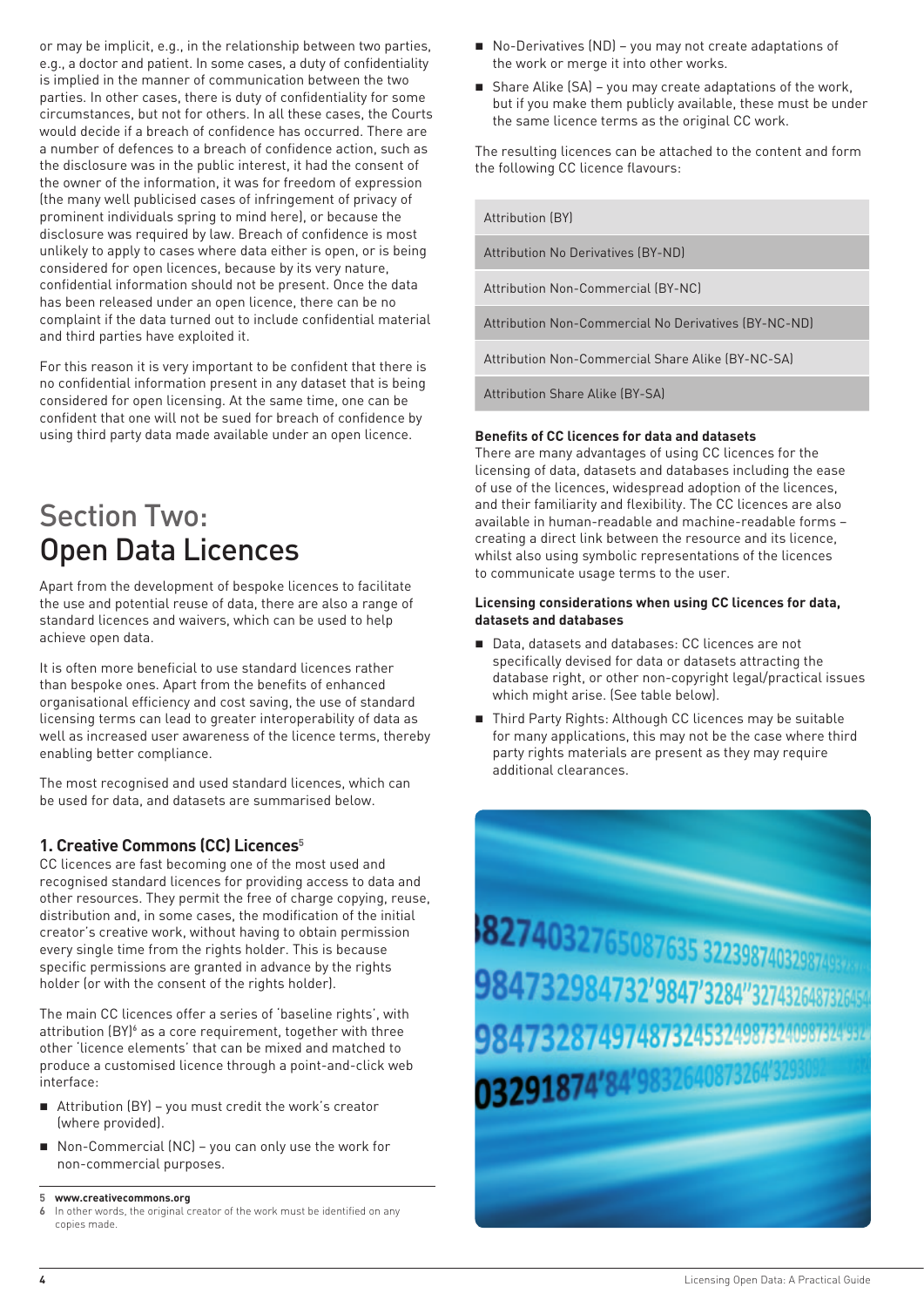

- The licences do not quarantee to provide any information about what content does contain third party materials, nor any indemnities for the user in the case that they do – leaving the licensee taking all the risk.
- Irrevocability: You cannot revoke a CC licence once it has been issued. At a strategic level, committing to the irrevocable terms of CC licences raises issues of policies relating to commitment to broader access, and any commercial goals for organisations. The use of CC licences should be a high level policy decision and should form part of the overall strategic direction relating to rights management, use and exploitation where the full implications can be examined and understood.
- Interoperability: Compatibility issues can arise between CC licences. For example, whilst the CC BY SA licence is more open that the CC BY ND, it is less interoperable. Similarly, CC BY NC SA and CC BY SA licensed data can only be blended with themselves (and not each other) or with CC BY licensed data (or equivalent licensed data) or with data released under CC0 (see below).
- Attribution Stacking: This occurs when data licensed under of the CC licences is blended with similarly licensed data leading to the build up and impracticalities of required attribution information whenever the data is used or reused.

## **2. CC Zero (CC0)7**

CC0 is a tool created by Creative Commons to facilitate the release of content, data, datasets and databases into the public domain (i.e., by the copyright owner waiving all its rights, including the database right and the right to be identified as the creator. Where this is not possible, a CC0 licence provides the means for the rights holder (or someone authorised to act on behalf of the rights holder) to provide instead an irrevocable, royalty-free and unconditional licence for anyone to use the resource, etc., for any purpose.

If data is already in the public domain, it can be marked using the Creative Commons Public Domain Mark**<sup>8</sup>** .

- **7 <http://creativecommons.org/choose/zero/>**
- **8 <http://creativecommons.org/publicdomain/mark/1.0/>**

### **Licensing considerations when using CC0 for data, datasets and databases**

- Irrevocability: as noted above.
- Third Party Rights: as noted above.
- The licences do not guarantee to provide any information about what content does contain third party materials, nor any indemnities for the user in the case that they do – leaving the licensee taking all the risk.
- Attribution: Although CC0 can be used to prevent attribution stacking, attribution can be important as a means to recognise both the source and the authority of the data. NB: The use of CC0 can include the publishing of non-binding suggestions for best practices in attribution.

## **3. Open Data Commons<sup>9</sup>**

Open Data Commons has produced three open solutions specifically for data, datasets and databases.

- Open Data Commons Attribution Licence ODC-By (compatible with CC BY).
- Open Data Commons Open Database Licence ODC-ODbL (compatible with CC BY SA).
- **Public Domain Dedication Licence PDDL (compatible** with CC Zero).

#### **Licensing considerations when using Open Data Commons licences for data, datasets and databases**

- Irrevocability: At a strategic level, committing to the irrevocable terms of ODC-By and ODC-ODbl licences raises issues of broader access and commercial goals for organisations. The use of ODC-By and ODC-ODbl licences should be a policy decision and should form part of the overall strategic direction relating to rights management, use and exploitation where the full implications can be examined and understood.
- Third Party Rights: Although ODC-By and ODC-ODbl licences may be suitable for many applications, this may not be the case where third party rights issues are present and require additional clearances.
- Attribution stacking: these issues will require consideration depending upon the type of licence selected. The use of ODC-By and ODC-ODbl can lead to attribution stacking.
- The licences do not guarantee to provide any information about what content does contain third party materials, nor any indemnities for the user in the case that they do – leaving the licensee taking all the risk.

## **4. The Open Government Licence10**

The National Archives has recently launched the Open Government Licence (OGL) facilitating the reuse of Government and other public sector information. The OGL replaces the "Click Use" licence previously used to provide access to Crown Copyright materials.

As with Creative Commons licences, it is available in a machinereadable form as well as a "human-readable" form. Unlike CC licences, it defaults to the governing legislation to which the licensor has their place of business. It does not permit copying of logos, registered trademarks and other IP such as patents**<sup>11</sup>**, and includes specific non-endorsement clauses.

**10 <http://www.nationalarchives.gov.uk/doc/open-government-licence/>**

**<sup>9</sup> <http://www.opendatacommons.org/>**

**<sup>11</sup>** It does not prevent the copying of patent documents; the restriction is that one cannot make, use or sell the subject of a patent specification that is available under the licence.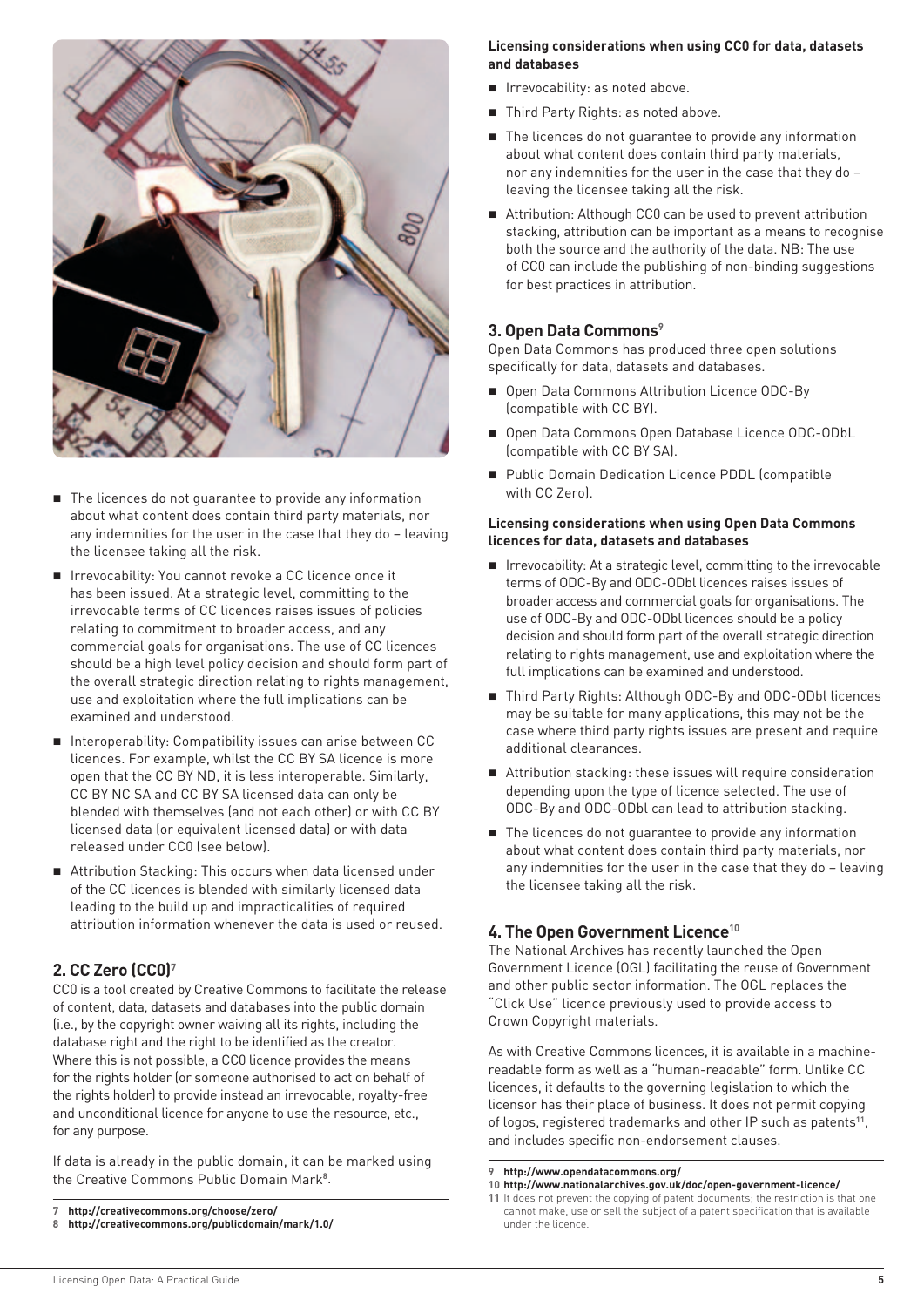| <b>Licence Type</b>                                                               | Who can use<br>the resource<br>and under<br>what terms?               | Can the licensed data be modified?                                                                                                                                                                                                                                                                                                                                                                                                                                                                                                        | Suitability for data, datasets and databases                                                                                                                                                                                                                                                                                                                                 |
|-----------------------------------------------------------------------------------|-----------------------------------------------------------------------|-------------------------------------------------------------------------------------------------------------------------------------------------------------------------------------------------------------------------------------------------------------------------------------------------------------------------------------------------------------------------------------------------------------------------------------------------------------------------------------------------------------------------------------------|------------------------------------------------------------------------------------------------------------------------------------------------------------------------------------------------------------------------------------------------------------------------------------------------------------------------------------------------------------------------------|
| <b>Creative Commons:</b>                                                          |                                                                       |                                                                                                                                                                                                                                                                                                                                                                                                                                                                                                                                           |                                                                                                                                                                                                                                                                                                                                                                              |
| <b>Attribution (CC-BY)</b>                                                        | Anyone                                                                | YES, but you must attribute. You must also<br>ensure that you do not impose any restrictions<br>on the whole of the work licensed beyond the<br>terms of this licence.                                                                                                                                                                                                                                                                                                                                                                    | Not specifically geared towards data, datasets<br>and databases, but can be used with minimal<br>amounts of data (to avoid attribution stacking)<br>and as long as only an "insubstantial" amount<br>of any databases or datasets are reused <sup>12</sup> .                                                                                                                 |
| <b>Attribution Share</b><br>Alike (BY-SA)                                         | Anyone                                                                | YES, but you must attribute and if you use or<br>reuse the data etc, you must use the CC BY SA<br>end user licence for onward licensing.                                                                                                                                                                                                                                                                                                                                                                                                  | As above. Share Alike requirement can impact<br>negatively on interoperability of data and prevent<br>linked open data.                                                                                                                                                                                                                                                      |
| Attribution<br>Non-Commercial<br>$(BY-NC)$                                        | Anyone - for<br>non-commercial<br>purposes only                       | YES, but you must attribute.                                                                                                                                                                                                                                                                                                                                                                                                                                                                                                              | As above. Although NC restriction does not pose<br>immediate problems, but ambiguity of what<br>constitutes non-commercial may be problematic.<br>There may also be interoperability problems<br>with linking to data licensed under more<br>permissive terms.                                                                                                               |
| <b>Attribution No</b><br>Derivatives (BY-ND)                                      | Anyone                                                                | NO and you must attribute.                                                                                                                                                                                                                                                                                                                                                                                                                                                                                                                | As above. Reuse and repurposing of data, datasets<br>and databases not permitted.                                                                                                                                                                                                                                                                                            |
| Attribution<br>Non-Commercial<br><b>Share Alike</b><br>[BY-NC-SA]                 | Anyone - for<br>non-commercial<br>purposes only                       | YES, but you must attribute and if you use or<br>reuse the data etc, you must use the CC BY SA<br>end user licence for onward licensing.                                                                                                                                                                                                                                                                                                                                                                                                  | As above. Share Alike requirement can impact<br>negatively on interoperability of data and prevent<br>linked open data. Although NC restriction does<br>not pose immediate problems, but ambiguity of<br>what constitutes non-commercial may be<br>problematic. There may also be interoperability<br>problems with linking to data licensed under<br>more permissive terms. |
| Attribution<br>Non-Commercial<br>No Derivatives<br>(BY-NC-ND)                     | Anyone - for<br>non-commercial<br>purposes only                       | NO and you must attribute.                                                                                                                                                                                                                                                                                                                                                                                                                                                                                                                | As above. Reuse and repurposing of data, datasets<br>and databases not permitted. Although NC<br>restriction does not pose immediate problems, but<br>ambiguity of what constitutes non-commercial may<br>be problematic. There may also be interoperability<br>problems with linking to data licensed under more<br>permissive terms.                                       |
| <b>Creative Commons</b><br>Zero                                                   | Anyone                                                                | YES, with no restrictions whatsoever.                                                                                                                                                                                                                                                                                                                                                                                                                                                                                                     | Ideal.                                                                                                                                                                                                                                                                                                                                                                       |
| <b>Open Data</b><br><b>Commons Open</b><br>Database Licence <sup>13</sup>         | Anyone                                                                | YES but you must attribute any public use of<br>the database, or works produced from the<br>database, in the manner specified in the ODbL.<br>For any use or redistribution of the database,<br>or works produced from it, you must make<br>clear to others the license of the database and<br>keep intact any notices on the original database.<br>Share-Alike: If you publicly use any adapted<br>version of this database, or works produced<br>from an adapted database, you must also<br>offer that adapted database under the ODbL. | Ideal - although there may be some attribution<br>requirements, leading to possible attribution<br>stacking and also interoperability issues<br>associated with the Share Alike requirement.                                                                                                                                                                                 |
| <b>Open Data</b><br><b>Commons</b><br><b>Attribution</b><br>Licence <sup>14</sup> | Anyone (applies<br>to data, datasets<br>and databases)                | Yes - but you must attribute any public use<br>of the database, or works produced from<br>the database, in the manner specified in the<br>ODbL. For any use or redistribution of the<br>database, or works produced from it, you<br>must draw third parties' attention to the<br>original licence of the database and keep<br>intact any notices on the original database.                                                                                                                                                                | Ideal - although there maybe some attribution<br>requirements, leading to possible attribution<br>stacking.                                                                                                                                                                                                                                                                  |
| <b>Public Domain and</b><br><b>Dedication Licence 15</b>                          | Anyone (applies<br>to databases)                                      | YES, with no restrictions whatsoever.                                                                                                                                                                                                                                                                                                                                                                                                                                                                                                     | Ideal.                                                                                                                                                                                                                                                                                                                                                                       |
| <b>Open Government</b><br>Licence <sup>16</sup>                                   | Anyone (applies<br>to content, data,<br>databases and<br>source code) | YES, but you must attribute.                                                                                                                                                                                                                                                                                                                                                                                                                                                                                                              | Can be used with minimal amounts of data<br>(to avoid attribution stacking).                                                                                                                                                                                                                                                                                                 |
|                                                                                   |                                                                       |                                                                                                                                                                                                                                                                                                                                                                                                                                                                                                                                           |                                                                                                                                                                                                                                                                                                                                                                              |

**12** Unfortunately, there is no reliable method of deciding whether the amount copied from a database is substantial or not. All that can be said is that substantial is not just a matter of the quantity of data copied, but also its importance.

**13 <http://www.opendatacommons.org/licenses/odbl/>**

**14 <http://www.opendatacommons.org/licenses/by/>**

**15 <http://www.opendatacommons.org/licenses/pddl/>**

**16 <http://www.data.gov.uk>**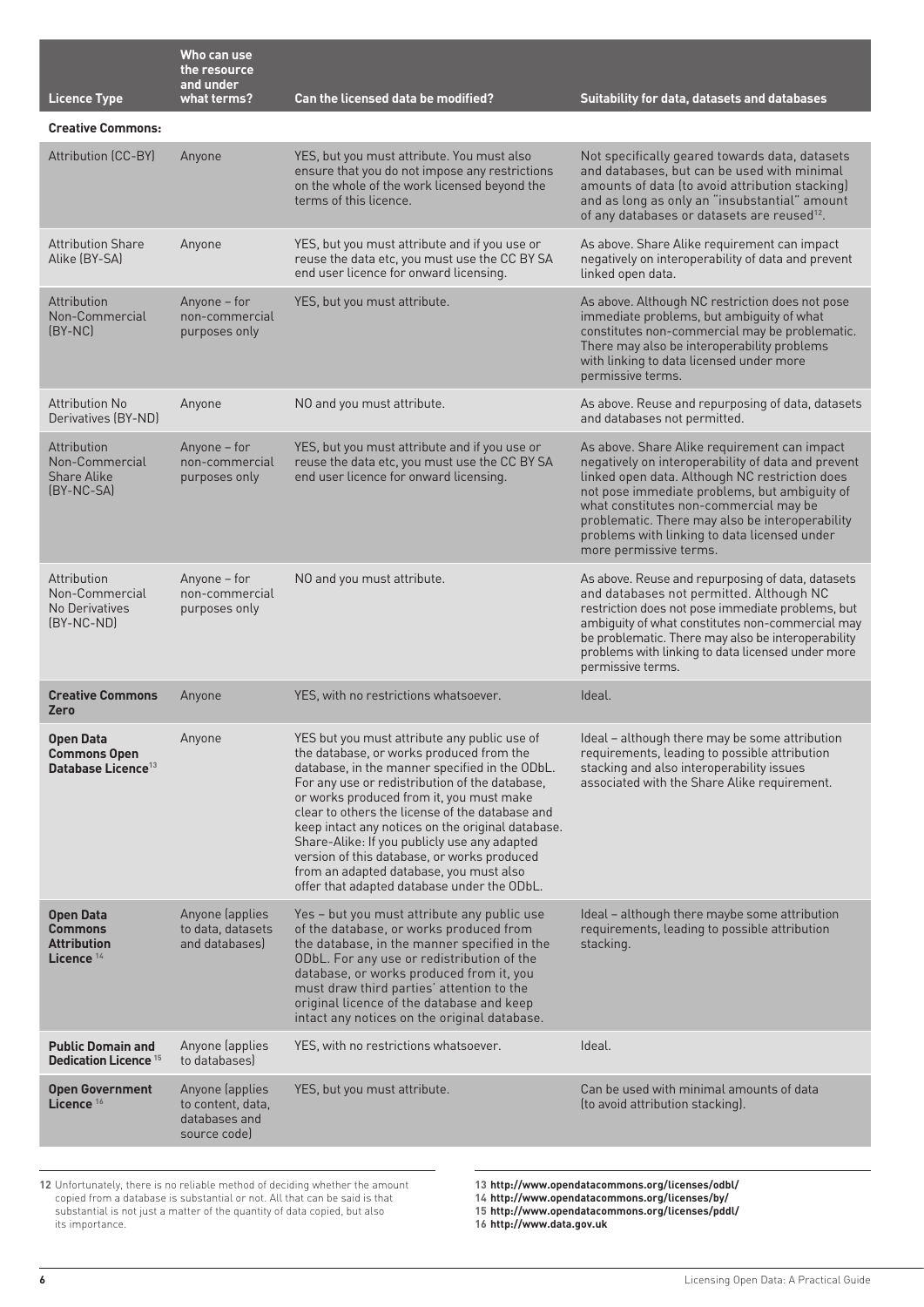#### **OGL at glance:**

- This Licence is compatible with the Creative Commons Attribution Licence (CC BY) for content, and also the Open Data Commons Attribution Licence for data, datasets and databases.
- It covers a broad range of Information (classed as works in copyright, data, databases and source code, etc.) and so provides the means for data, databases, content, etc., to be licensed under one licence – which is useful for content comprising of multiple elements.
- The OGL provides the mechanism for public sector content to be made accessible under the same terms with minimal restrictions on the user – thus providing the mechanism by which public sector information can reused, adapted, blended together, etc.
- The OGL includes non-endorsement clauses, which are not present in the CC version 2.0 licences, although they are included in the CC version 3.0 licences.

#### **Licensing considerations when using OGL for data and datasets:**

- It covers all data, content, etc., which means that it does not provide the granularity that CC licences provide.
- It does not provide the SA/NC or ND variants that CC licences offer at the moment, but these may be developed as part of the UK Government Licensing Framework at some point in the future. The CC "flavours" are particularly useful when trying to secure third party permissions and/or where public sector bodies want to exert more control over the use of their material.
- The OGL licence is a global licence like the suite of CC licences, but will not have the same global brand recognition or credibility of the CC licensing models.
- The OGL does not cover Moral Rights which will be covered in the CC version 3.0 licence and also the Open Data Commons Attribution Licence.
- The Licence warns the licensee not to use the licence if the licensed material contains third party materials, but does not guarantee to provide any information about what content does contain third party materials – once again leaving the licensee taking all the risk.

The National Archives are actively considering the development of an open metadata licence as part of the ongoing development of the UK Government Licensing Framework.

# Section Three: How Open are So-Called 'Open' Licences?

### **Importance of "Open"**

Although all of these standard licences aim to provide free access to resources, not all the resources licensed under these various licences can be freely used or repurposed nor can all of them easily applied to data, datasets or databases. This is a very important distinction and can result in certain problems, including:

■ Creation of potential silos of data, which are not interoperable and so can't be linked because they have been licensed under different licensing regimes.

- Particular difficulties if less 'open' data is blended or mashed with data that is completely open. In these cases, the resulting mashed data could potentially infringe copyright and/or other rights as it may be 'contaminated' and therefore may be unusable.
- Funded projects may risk jeopardising their terms and conditions of funding if one of the deliverables is the requirement for provision of open data.

## **Open Licence Comparison Table For Data**

The table on page 6 compares the various features of the most commonly used licences described above in terms of 'openness', i.e. freely being able to use, repurpose and share outputs and their suitability for data, datasets and databases. On this basis, however, only the following licences would fulfil the requirements of being truly open. Where indicated, caution is required with the starred licences\* to prevent attribution stacking:

#### **Truly Open Licences**

Creative Commons Attribution**\***

Creative Commons Zero

Public Domain and Dedication Licence

Open Data Commons Attribution Licence**\***

Creative Commons Attribution Share Alike**\*** (but limited interoperability)

Open Government Licence**\***

# Section Four: When Might Open Licences NOT be Appropriate to Use?

There will be some circumstances in which completely open licences are inappropriate, due to specific risks that might arise for the licensor and perhaps subsequently also for any users. In these cases, licences that place 'some' restrictions upon the user, such as those with an "ND" and/or "NC" (or equivalent restrictions), might be more appropriate. Some of the situations where this consideration will need to be made include the following:

- Inclusion of information or resources for which consent has not been cleared, such as clinical or personal information (see Data Protection above).
- $\blacksquare$  Inclusion of information that might be inappropriate in any way or subject to other legal issues as outlined above.
- Inclusion of other IPRs, such as materials subject to trademarks and/or performers rights not covered by the licences, or data/databases from third parties using licences not specifically geared to their coverage.
- Inclusion of material whose use is restricted to certain users and/or classes of users.